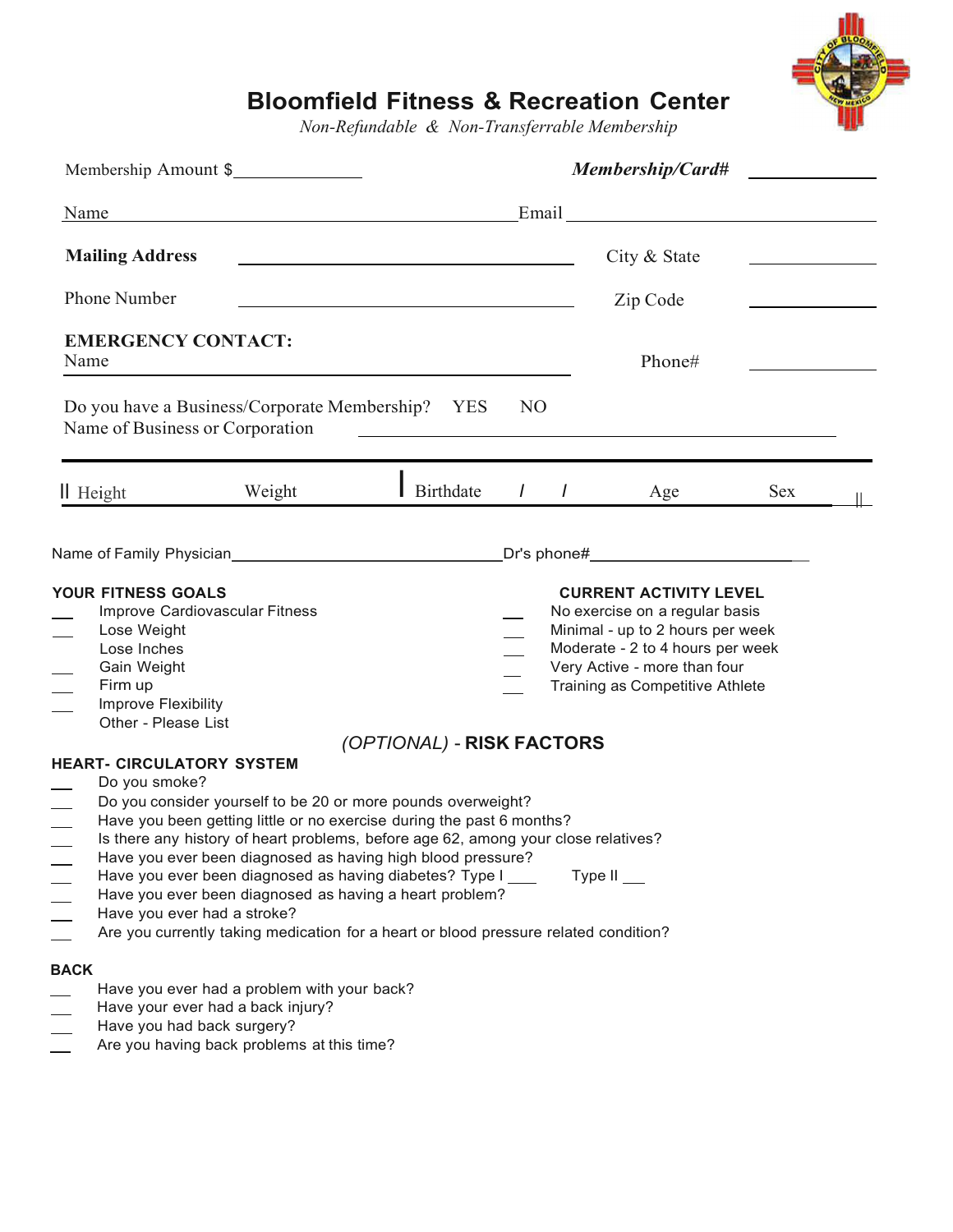#### **KNEES**

- Have you ever had a knee injury?
- Have you had knee surgery?
- Are you having knee problems at this time?

## **SHOULDERS**

- Have you ever dislocated your shoulder?
- Have you had shoulder surgery?
- Are you having any shoulder problems at this time?

## **GENERAL**

Do you feel that you have any disabilities or limitations, not listed previously that may influence your ability to fully participate in the Fitness Center program? YES or NO **(Please initial) ...J** If you answer yes, please explain:

## **Agreement and Release of Liability**

- 1. In consideration of gaining membership or being allowed to participate in the activities and programs of the City of Bloomfield and to use its facilities, equipment, and machinery in addition to the payment of any fee or charge, I do hereby waive, release and forever discharge the City of Bloomfield, its elected officials, agents, employees, representatives, executors, and all others from any and all responsibilities or liability for injuries or damages resulting from my participation in any activities or my use of equipment or machinery in the above-mentioned facilities or arising out of my participation in any activities at said facility. I do also hereby release all of those mentioned and any others acting upon their behalf from any responsibility or liability from any injury or damage to myself, including those caused by the negligent act or omission of any of those mentioned of others acting on their behalf of in any way arising out of or connected with my participation in any activities of the City of Bloomfield or the use of any equipment at the Bloomfield Fitness and Recreation Center. **(Please initial) \_\_\_\_\_\_\_\_ ,**
- 2.
- 3. I understand and am aware that strength, flexibility, and aerobic exercise, including the use of equipment, is a potentially hazardous activity. I also understand that fitness activities involve a risk of injury and even death and that I am voluntarily participating in these activities and using equipment and machinery with knowledge of the dangers involved. I also understand that there is NO ORIENTATION prior to beginning my workouts that would have explained the proper usage of every machine in the Fitness Center and that the City of Bloomfield does not provide any oversight or monitoring of the Fitness Center. I also expressly assume and accept any and all risks of injury or death. **(Please initial)**
- 4. Do you have a heart condition and/or any other physical limitations or restrictions that would prevent you or make it difficult for you, or inhibit you in any form from using any of the machines that are used in the Bloomfield Fitness Center which include: *Universal* Seated Chest Press, Tricep Press, Leg Extension, Shoulder Press, Seated Leg Curl, Seated Row, Seated Leg Press, Pee Deck, Bicep Curl, Lateral Pull-down, Back Extension, Abdominal Crunch, Total Hip, Cable Crossover, Fitstep, Aero Recumbent Bicycle, Walker Treadmill, and Tredex Treadmill. *Schwinn* Airdyne Bicycles. YES or NO. **(Please initial) ,**
- 5. I do hereby further declare myself to be physically sound and suffering from no condition, impairment, disease, infirmity, or other illness that would prevent my participation in any of the activities and programs of the City of Bloomfield or use of equipment or machinery except as hereinafter stated. I do hereby acknowledge that I have been informed of the need for a physician 's approval for my participation in and exercise/fitness activity or in the use of exercise equipment and machinery. I also acknowledge that it has been recommended that I have a yearly or more frequent physical examination and consultation with my physician as to physical activity, exercise, and use of exercise and training equipment so that I might have recommendations concerning these fitness activities and equipment use. I acknowledge that I have either had a physical examination and have been given my physician's permission to participate, or that I have decided to participate in activity and/or use of equipment and machinery without the approval of my physician and do hereby assume all responsibility for my participation and activities, and utilization of equipment and machinery in my activities. **(Please initial)**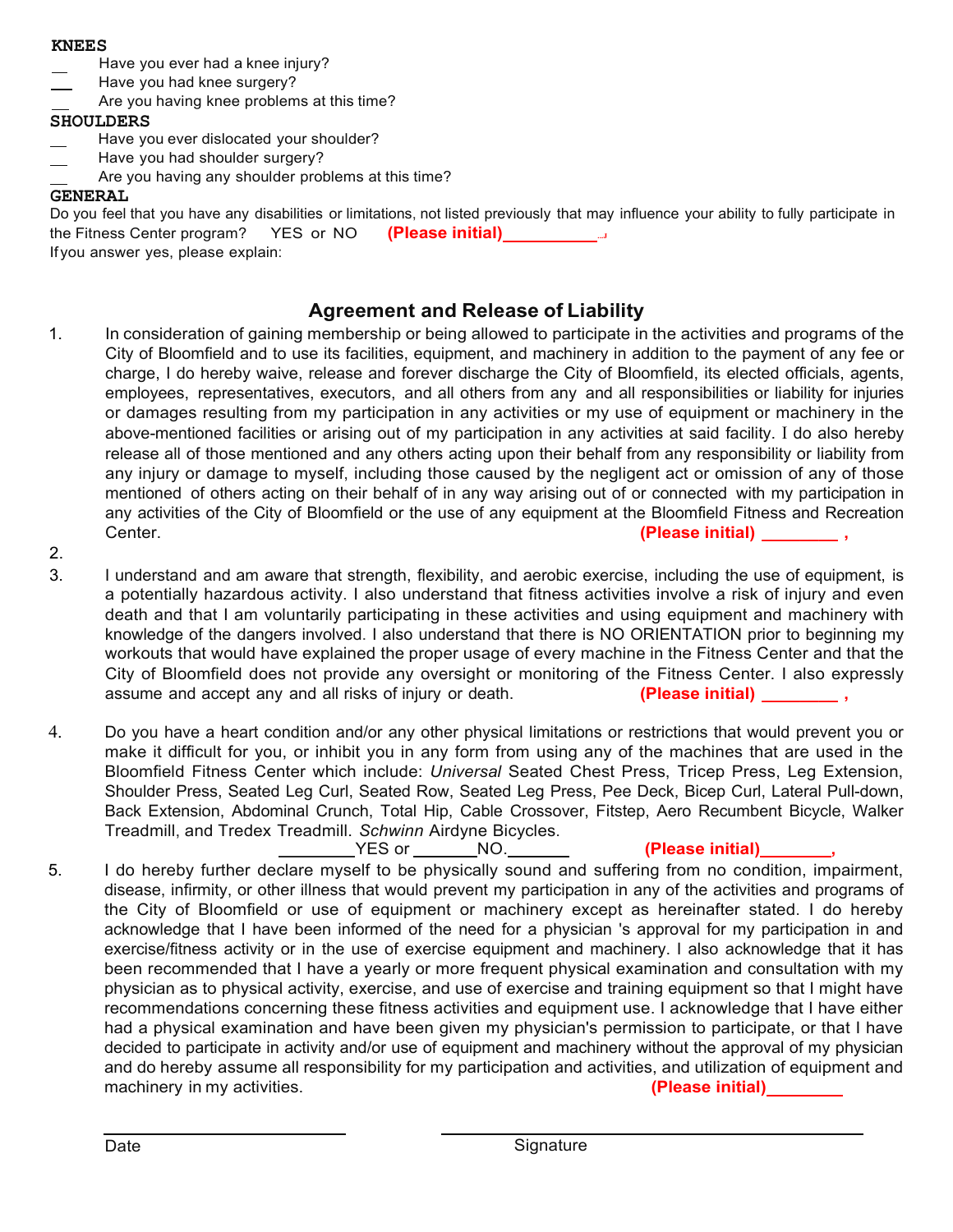# City of Bloomfield **Fitness** & **Recreation Center**

# *Regulations*

#### **(Please initial) ATTIRE**

**Shoes-Shoes** are required! Tennis, jogging, basketball, or aerobic shoes are all acceptable. White soled shoes are required for the Gymnasium and Racquetball court. If anyone wears their shoes for street use, they will be required to clean them before entering the facility.

**Shirts-A** full shirt with sleeves is required. Tank tops, halter tops and half shirts are not allowed. Leotards with sleeves are also acceptable. (The shirt requirement is designed to protect the equipment by keeping it dry and clean.)

Pants-Shorts or long warm-up pants are acceptable.

**Clothing with belts, zippers, metal snaps or rivets are not allowed!** (It may cut the upholstery)

**Do not have keys, pens, or pencils** in **your pockets while using the Center!**

**(Please initial) FOOD AND DRINK**

**No food, drink or gum is allowed in the Fitness Center, Gym, Racquetball Court or locker rooms!**

#### **(Please initial) RESTROOM, DRESSING ROOM, SHOWERS** & **LOCKERS**

The dressing room facilities located in the Fitness Center are for use by Fitness Center members only. The lockers in the men's and women's locker rooms are for your use while you are using the Fitness Center. Please bring your own lock and do not leave money, keys, or valuables in an unlocked locker. When you have completed your workout, please remove your lock. No lockers can be used on a permanent basis. There are 64 lockers and hundreds of Fitness Center users. *Locks left on lockers will be subjec t to removal without notification!*

#### **(Please initial) TOWELS**

You must have a towel when you are using the Fitness Center. The towel will be used to wipe off the upholstery as you leave each machine or bicycle and to place between you and the weight machine or bicycle to keep the equipment as dry and clean as possible.

#### **(Please initial) SMOKING**

The Cultural Complex is a smoke-free building. Smoking is not permitted in any part of the building.

**(Please initial)** *Children who are not members are not allowed in the Fitness Center at any time.*